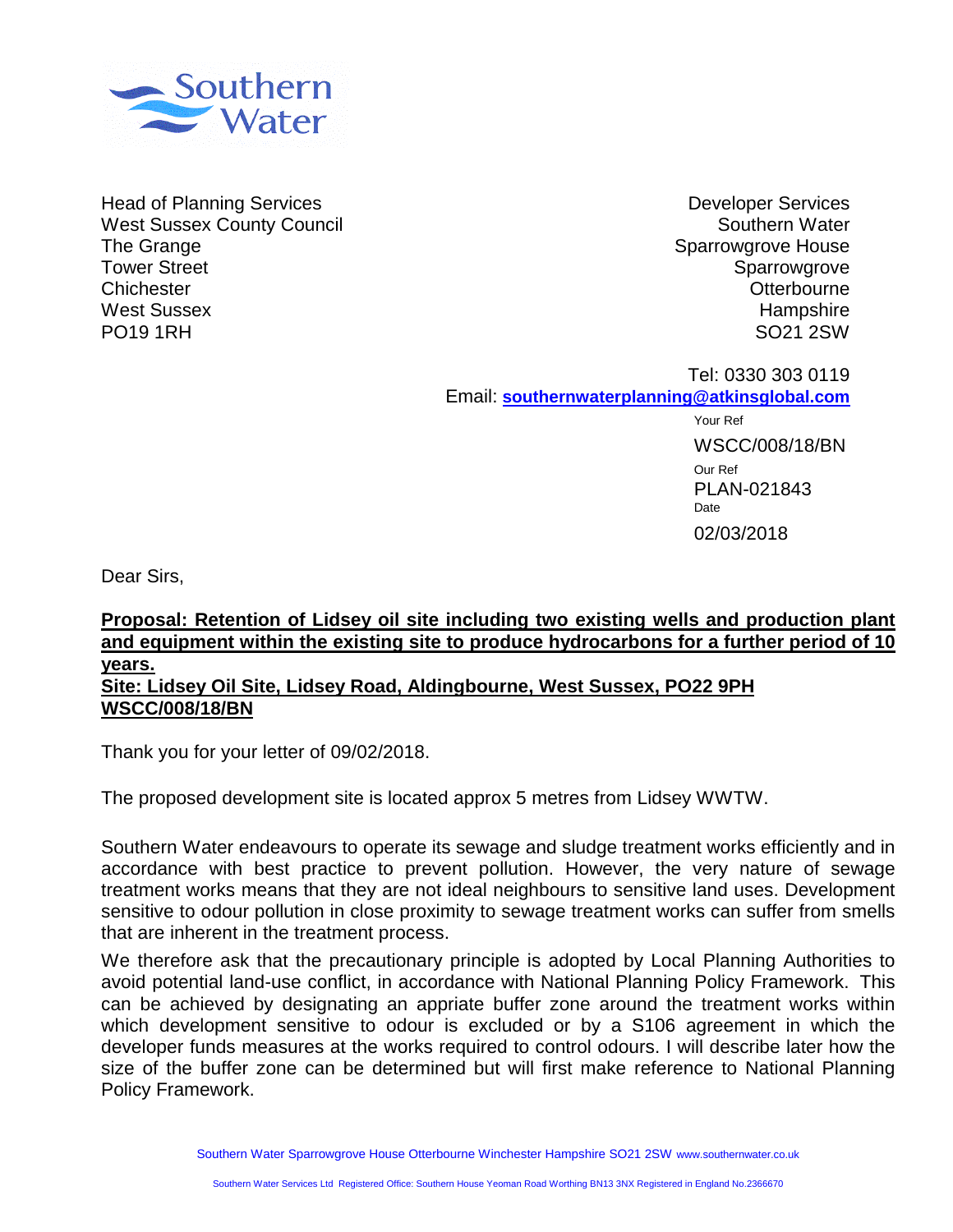

National Planning Policy Framework. paragraphs 17, 109 and 120 list matters that may be material in the consideration of individual planning applications. It includes: " the need to separate necessary but potentially polluting and other land uses so as to reduce conflicts, for example by identifying where necessary areas around existing sources of pollution in which proposed new development and uses should be carefully considered in terms of the potential as pollution receptors.

Returning to the question of the size of the buffer zone required, the water industry predicts the dispersion of odours from point sources using computer modelling. Meteorological Office data is used to predict the dispersion of odours throughout a "receptor grid" radiating outwards from the works. Modelling is based on the industry standard for odour of 0.6 parts per billion (ppb) of hydrogen sulphide with a 98-percentile probability. Sensitive development that is subject to levels above this standard is likely to lead to complaints about odour from residents.

Please find attached a plan of the sewer records showing the approximate position of a public sewer within the access of the site. The exact position of the public sewers must be determined on site by the applicant before the layout of the proposed development is finalised.

Please note:

-No excavation or new tree planting should be located within 3 metres either side of the external edge of the public sewer.

-No new soakaways should be located within 5m of a public sewer.

-All existing infrastructure should be protected during the course of construction works.

Furthermore, due to changes in legislation that came in to force on 1st October 2011 regarding the future ownership of sewers it is possible that a sewer now deemed to be public could be crossing the above property. Therefore, should any sewer be found during construction works, an investigation of the sewer will be required to ascertain its condition, the number of properties served, and potential means of access before any further works commence on site.

The applicant is advised to discuss the matter further with Southern Water, Sparrowgrove House, Sparrowgrove, Otterbourne, Hampshire SO21 2SW (Tel: 0330 303 0119) or www.southernwater.co.uk".

Yours sincerely

Developer Services

Southern Water Sparrowgrove House Otterbourne Winchester Hampshire SO21 2SW www.southernwater.co.uk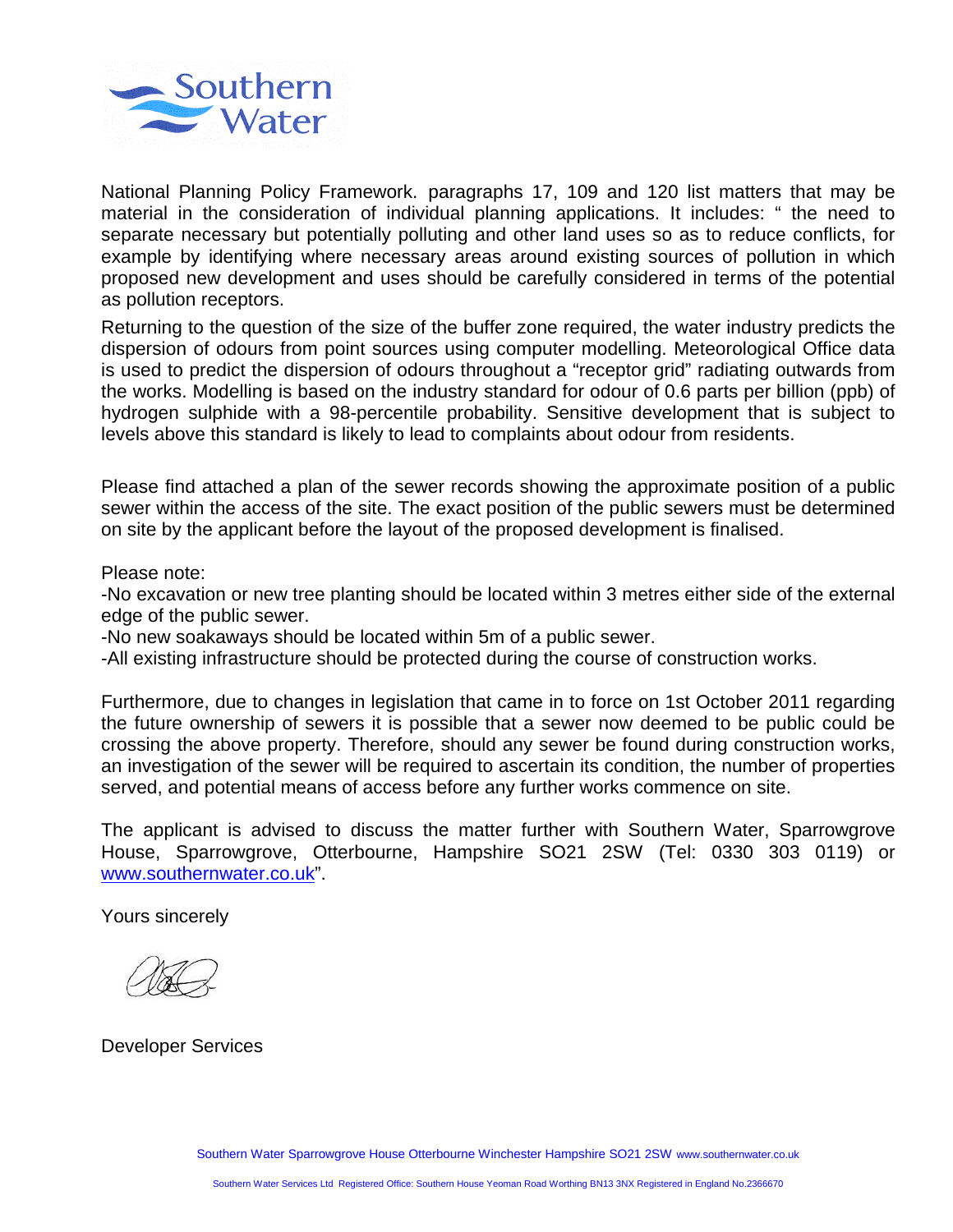| <b>SOUTHERN WATER</b>                                                                                                                                                                                            |               |    |               |                                 |                   |
|------------------------------------------------------------------------------------------------------------------------------------------------------------------------------------------------------------------|---------------|----|---------------|---------------------------------|-------------------|
|                                                                                                                                                                                                                  |               |    |               | $\hfill \square$                |                   |
|                                                                                                                                                                                                                  |               |    |               |                                 | $\sum$            |
|                                                                                                                                                                                                                  |               |    |               |                                 |                   |
|                                                                                                                                                                                                                  |               |    | $\Box$        |                                 |                   |
| The positions of pipes shown on this plan are believed to be correct, but<br>Southern Water Services Ltd accept no responsibility in the event of inaccuracy. The actual positions should be determined on site. |               |    |               |                                 | Southern<br>Water |
| Based upon Ordnance Survey Digital Data with the permission of the controller of H.M.S.O. Crown Copyright Reserved Licence No. WU 298530                                                                         |               |    |               |                                 |                   |
| O.S. REF: SU9403SW                                                                                                                                                                                               | Scale: 1:2500 |    | Printed By:   | Ponnany                         | Date: 26-2-2018   |
| Screen Print                                                                                                                                                                                                     |               |    |               | Southern Water MapGuide Browser |                   |
| <b>WARNING: BAC pipes are constructed of Bonded Asbestos Cement</b><br>WARNING: Unknown (UNK) materials may include Bonded Asbestos Cement                                                                       |               | /₹ | Requested By: |                                 |                   |